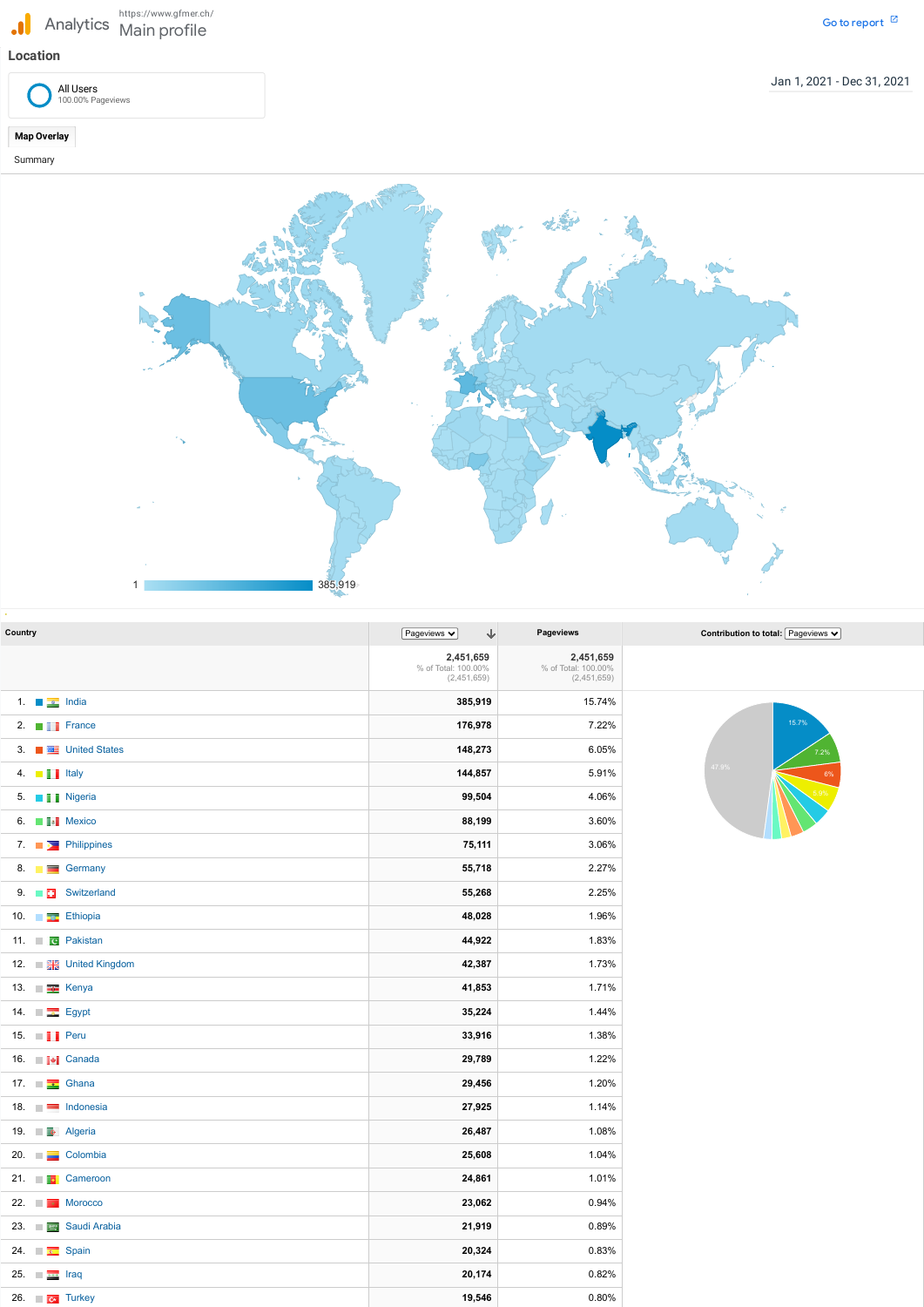| 27. | <b>In</b><br>$\overline{\mathcal{R}}$   | Iran                                         | 19,332 | 0.79% |
|-----|-----------------------------------------|----------------------------------------------|--------|-------|
| 28. | <b>College</b>                          | <b>Uganda</b>                                | 17,027 | 0.69% |
| 29. | $\sim$                                  | Ecuador                                      | 16,982 | 0.69% |
| 30. | <b>The State</b>                        | <b>Australia</b>                             | 16,847 | 0.69% |
| 31. | <b>In</b>                               | Russia                                       | 16,693 | 0.68% |
| 32. |                                         | <b>a</b> Tunisia                             | 16,638 | 0.68% |
| 33. | <b>The State</b>                        | <b>Zambia</b>                                | 16,324 | 0.67% |
| 34. | <b>Brazil</b>                           |                                              | 15,406 | 0.63% |
| 35. |                                         | <b>ESE</b> Malaysia                          | 15,379 | 0.63% |
| 36. | <b>College</b><br>╱                     | Tanzania                                     | 15,353 | 0.63% |
|     | 37. $\mathbb{R}$                        | <b>Nepal</b>                                 | 14,124 | 0.58% |
| 38. | $\sim$                                  | <b>Ukraine</b>                               | 13,902 | 0.57% |
| 39. | $\sim$<br><b>Det</b>                    | Somalia                                      | 13,542 | 0.55% |
| 40. | $\sim$<br>$\sqrt{2}$                    | <b>Bangladesh</b>                            | 13,404 | 0.55% |
|     |                                         | 41. South Africa                             | 13,224 | 0.54% |
| 42. |                                         | <b>THE Belgium</b>                           | 12,947 | 0.53% |
| 43. | $\sim$<br>$\equiv$                      | <b>Thailand</b>                              | 12,924 | 0.53% |
| 44. | <b>Tale</b><br>$\mathbf{r}$             | Argentina                                    | 11,842 | 0.48% |
| 45. | $\sim$                                  | <b>Extra</b> Venezuela                       | 11,110 | 0.45% |
|     |                                         | 46. Congo - Kinshasa                         | 11,085 | 0.45% |
|     | 47. $\blacksquare$ $\blacksquare$ China |                                              | 10,854 | 0.44% |
|     |                                         | 48. <b>ID</b> Sri Lanka                      | 10,722 | 0.44% |
|     |                                         | 49. $\Box$ Sudan                             | 10,548 | 0.43% |
|     |                                         | 50. E Netherlands                            | 9,893  | 0.40% |
|     |                                         | 51. <b>Exercise S1.</b> United Arab Emirates | 9,138  | 0.37% |
|     |                                         |                                              |        |       |
|     | 52. <b>Japan</b>                        |                                              | 8,676  | 0.35% |
|     | 53. <b>THE Mali</b>                     |                                              | 8,543  | 0.35% |
|     |                                         | 54. <b>F</b> Senegal                         | 8,464  | 0.35% |
|     |                                         | 55. <b>Burkina Faso</b>                      | 8,290  | 0.34% |
|     |                                         | 56. $\Box$ Yemen                             | 8,091  | 0.33% |
|     |                                         | 57. <b>Example 2</b> Austria                 | 7,802  | 0.32% |
|     | 58. <b>TE</b> Chile                     |                                              | 7,794  | 0.32% |
|     |                                         | 59. $\Box$ Greece                            | 7,774  | 0.32% |
|     |                                         | 60. $\blacksquare$ Vietnam                   | 7,393  | 0.30% |
|     | 61. $\blacksquare$ Oman                 |                                              | 7,128  | 0.29% |
|     |                                         | 62. <b>External Palestine</b>                | 6,962  | 0.28% |
|     |                                         | 63. <b>For Singapore</b>                     | 6,894  | 0.28% |
|     | 64. $\blacktriangleright$ Cuba          |                                              | 6,748  | 0.28% |
|     |                                         | 65. $\Box$ Jordan                            | 6,690  | 0.27% |
|     |                                         | 66. <b>THE Romania</b>                       | 6,679  | 0.27% |
|     | 67. $\blacksquare$ srael                |                                              | 6,339  | 0.26% |
|     |                                         | 68. <b>I Côte d'Ivoire</b>                   | 6,281  | 0.26% |
|     |                                         | 69. <b>Details</b> Poland                    | 6,224  | 0.25% |
|     |                                         | 70. Bolivia                                  | 6,185  | 0.25% |
|     |                                         | 71. <b>De Portugal</b>                       | 5,957  | 0.24% |
|     |                                         | 72. <b>a</b> : South Korea                   | 5,891  | 0.24% |
|     |                                         | 73. <b>A</b> Bhutan                          | 5,531  | 0.23% |
|     |                                         | 74. $\Box$ Lebanon                           | 5,513  | 0.22% |
|     | 75. $\blacksquare$ Benin                |                                              | 5,505  | 0.22% |
|     |                                         | 76. <b>The Hong Kong</b>                     | 5,418  | 0.22% |
|     |                                         | 77. <b>Taiwan</b>                            | 5,182  | 0.21% |
|     |                                         | 78. <b>Example 3</b> Myanmar (Burma)         | 5,034  | 0.21% |
|     |                                         | 79. $\blacksquare$ reland                    | 4,913  | 0.20% |
|     |                                         | 80. <b>For Serbia</b>                        | 4,614  | 0.19% |
|     |                                         | 81. <b>External Sweden</b>                   | 4,469  | 0.18% |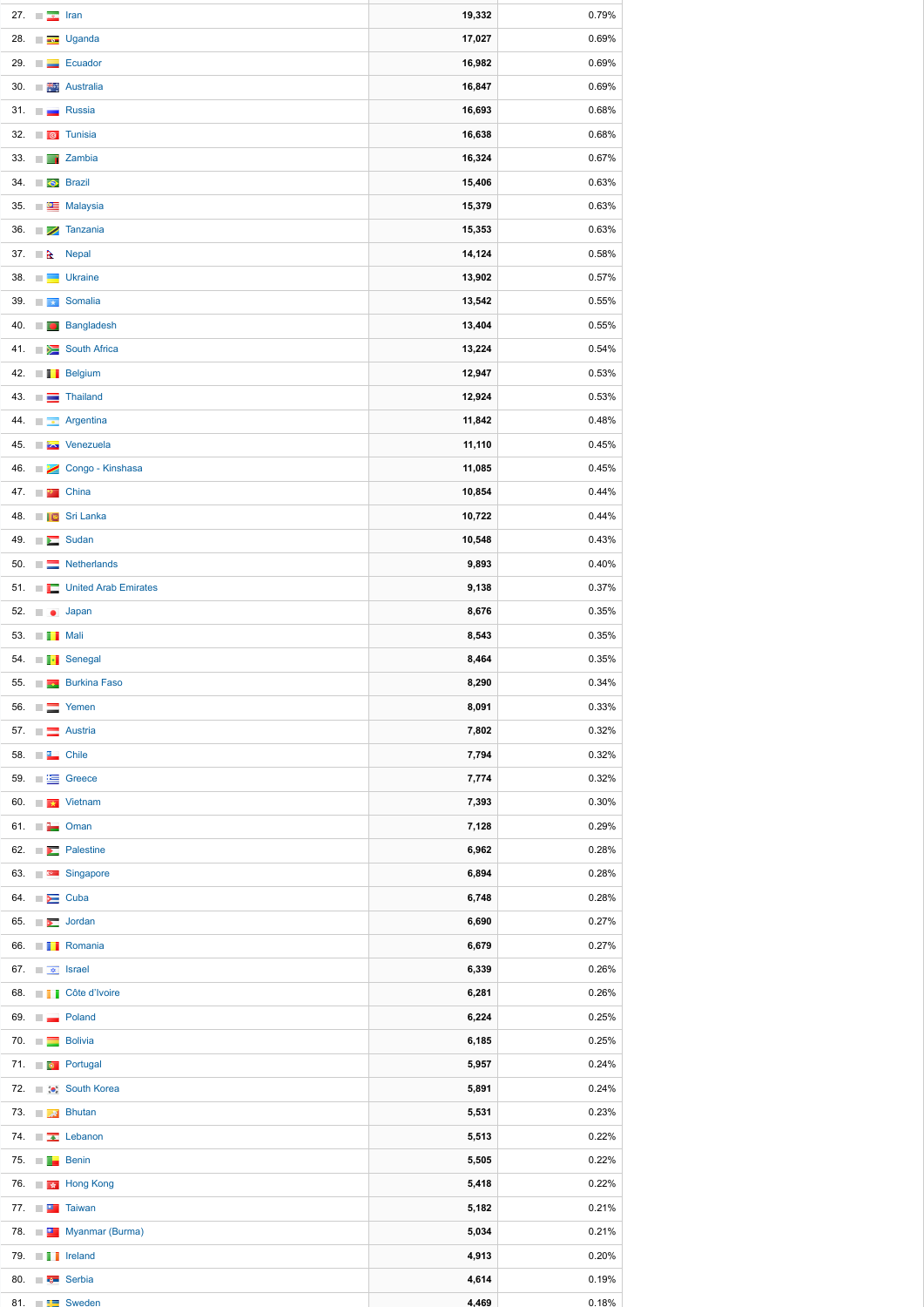**, 69**

0 8%

**89.9** 

| 4,321<br>0.18%<br>83. <b>Bulgaria</b><br>4,123<br>0.17%<br>84. <b>De Afghanistan</b><br>3,921<br>0.16%<br>85. (not set)<br>3,807<br>0.16%<br>86. <b>Example 2</b> Dominican Republic<br>3,693<br>0.15%<br>87. <b>Extra Namibia</b><br>3,395<br>0.14%<br>88. ■■ Togo<br>3,358<br>0.14%<br>89. $\Box$ Zimbabwe<br>3,279<br>0.13%<br>90. <b>External Rwanda</b><br>3,103<br>0.13%<br>91. <b>De Costa Rica</b><br>3,081<br>0.13%<br>92. $\blacksquare$ Haiti<br>2,958<br>0.12%<br>93. Malawi<br>2,943<br>0.12%<br>94. <b>Extra New Zealand</b><br>2,783<br>0.11%<br>95. <b>Qatar</b><br>0.11%<br>2,714<br>96. <b>De Czechia</b><br>2,688<br>0.11%<br>97. Finland<br>2,526<br>0.10%<br>98. <b>I Libya</b><br>2,521<br>0.10%<br>99. <b>For Strate</b> Croatia<br>2,520<br>0.10%<br>100. <b>The Lithuania</b><br>2,503<br>0.10%<br>101. <b>In all Jamaica</b><br>0.10%<br>2,424<br>102. $\Box$ <b>Panama</b><br>0.10%<br>2,416<br>103. Kuwait<br>2,391<br>0.10%<br>104. <b>Réunion</b><br>2,388<br>0.10%<br>105. <b>Botswana</b><br>2,356<br>0.10%<br>106. Madagascar<br>2,326<br>0.09%<br>107. <b>Fig. 3</b> Georgia<br>0.09%<br>2,321<br>108. $\Box$ Hungary<br>0.09%<br>2,316<br>109. <b>The Kyrgyzstan</b><br>2,206<br>0.09%<br>110. $\Box$ Norway<br>0.09%<br>111. <b>THE Moldova</b><br>2,130<br>0.09%<br>112. <b>No. 4</b> Burundi<br>2,128<br>0.09%<br>113. <b>The Congo</b> - Brazzaville<br>2,109<br>2,093<br>0.09%<br>114. <b>Belarus</b><br>2,086<br>0.09%<br>115. $\Box$ El Salvador<br>0.08%<br>116. <b>BE</b> North Macedonia<br>2,024<br>0.08%<br>1,927<br>117. <b>Bahrain</b><br>0.08%<br>118. <b>The Nicaragua</b><br>1,918<br>119. $\Box$ Denmark<br>0.08%<br>1,878<br>0.08%<br>120. <b>Fig. 120.</b> Syria<br>1,866<br>1,834<br>121. <b>THE Guinea</b><br>0.07%<br>122. <b>De Slovakia</b><br>1,823<br>0.07%<br>123. South Sudan<br>1,773<br>0.07%<br>124. <b>Exercise School</b><br>1,723<br>0.07%<br>1,709<br>0.07%<br>125. <b>Exam Honduras</b><br>1,704<br>0.07%<br>126. <b>Expanding Liberia</b><br>127. <b>Example 2</b> Sierra Leone<br>1,651<br>0.07%<br>128. <b>I B</b> Kazakhstan<br>1,599<br>0.07%<br>1,598<br>0.07%<br>129. $\Box$ Paraguay<br>130. <b>The Cambodia</b><br>1,569<br>0.06%<br>131. Mauritius<br>1,544<br>0.06%<br>132. W Trinidad & Tobago<br>1,539<br>0.06%<br>133. <b>All Lesotho</b><br>1,503<br>0.06%<br>1,486<br>0.06%<br>134. $\Box$ $\bullet$ Cyprus<br>0.06%<br>135. $\Box$ Maldives<br>1,409<br>ممه<br>يحميه<br>ممم م |  | 82. <b>I</b> Guatemala | 4,342 | 0.18% |
|------------------------------------------------------------------------------------------------------------------------------------------------------------------------------------------------------------------------------------------------------------------------------------------------------------------------------------------------------------------------------------------------------------------------------------------------------------------------------------------------------------------------------------------------------------------------------------------------------------------------------------------------------------------------------------------------------------------------------------------------------------------------------------------------------------------------------------------------------------------------------------------------------------------------------------------------------------------------------------------------------------------------------------------------------------------------------------------------------------------------------------------------------------------------------------------------------------------------------------------------------------------------------------------------------------------------------------------------------------------------------------------------------------------------------------------------------------------------------------------------------------------------------------------------------------------------------------------------------------------------------------------------------------------------------------------------------------------------------------------------------------------------------------------------------------------------------------------------------------------------------------------------------------------------------------------------------------------------------------------------------------------------------------------------------------------------------------------------------------------------------------------------------------------------------------------------------------------------------------------------------------------------------------------------------------------------------------------------------------------------------------------------------------------------------------------------------------------------|--|------------------------|-------|-------|
|                                                                                                                                                                                                                                                                                                                                                                                                                                                                                                                                                                                                                                                                                                                                                                                                                                                                                                                                                                                                                                                                                                                                                                                                                                                                                                                                                                                                                                                                                                                                                                                                                                                                                                                                                                                                                                                                                                                                                                                                                                                                                                                                                                                                                                                                                                                                                                                                                                                                        |  |                        |       |       |
|                                                                                                                                                                                                                                                                                                                                                                                                                                                                                                                                                                                                                                                                                                                                                                                                                                                                                                                                                                                                                                                                                                                                                                                                                                                                                                                                                                                                                                                                                                                                                                                                                                                                                                                                                                                                                                                                                                                                                                                                                                                                                                                                                                                                                                                                                                                                                                                                                                                                        |  |                        |       |       |
|                                                                                                                                                                                                                                                                                                                                                                                                                                                                                                                                                                                                                                                                                                                                                                                                                                                                                                                                                                                                                                                                                                                                                                                                                                                                                                                                                                                                                                                                                                                                                                                                                                                                                                                                                                                                                                                                                                                                                                                                                                                                                                                                                                                                                                                                                                                                                                                                                                                                        |  |                        |       |       |
|                                                                                                                                                                                                                                                                                                                                                                                                                                                                                                                                                                                                                                                                                                                                                                                                                                                                                                                                                                                                                                                                                                                                                                                                                                                                                                                                                                                                                                                                                                                                                                                                                                                                                                                                                                                                                                                                                                                                                                                                                                                                                                                                                                                                                                                                                                                                                                                                                                                                        |  |                        |       |       |
|                                                                                                                                                                                                                                                                                                                                                                                                                                                                                                                                                                                                                                                                                                                                                                                                                                                                                                                                                                                                                                                                                                                                                                                                                                                                                                                                                                                                                                                                                                                                                                                                                                                                                                                                                                                                                                                                                                                                                                                                                                                                                                                                                                                                                                                                                                                                                                                                                                                                        |  |                        |       |       |
|                                                                                                                                                                                                                                                                                                                                                                                                                                                                                                                                                                                                                                                                                                                                                                                                                                                                                                                                                                                                                                                                                                                                                                                                                                                                                                                                                                                                                                                                                                                                                                                                                                                                                                                                                                                                                                                                                                                                                                                                                                                                                                                                                                                                                                                                                                                                                                                                                                                                        |  |                        |       |       |
|                                                                                                                                                                                                                                                                                                                                                                                                                                                                                                                                                                                                                                                                                                                                                                                                                                                                                                                                                                                                                                                                                                                                                                                                                                                                                                                                                                                                                                                                                                                                                                                                                                                                                                                                                                                                                                                                                                                                                                                                                                                                                                                                                                                                                                                                                                                                                                                                                                                                        |  |                        |       |       |
|                                                                                                                                                                                                                                                                                                                                                                                                                                                                                                                                                                                                                                                                                                                                                                                                                                                                                                                                                                                                                                                                                                                                                                                                                                                                                                                                                                                                                                                                                                                                                                                                                                                                                                                                                                                                                                                                                                                                                                                                                                                                                                                                                                                                                                                                                                                                                                                                                                                                        |  |                        |       |       |
|                                                                                                                                                                                                                                                                                                                                                                                                                                                                                                                                                                                                                                                                                                                                                                                                                                                                                                                                                                                                                                                                                                                                                                                                                                                                                                                                                                                                                                                                                                                                                                                                                                                                                                                                                                                                                                                                                                                                                                                                                                                                                                                                                                                                                                                                                                                                                                                                                                                                        |  |                        |       |       |
|                                                                                                                                                                                                                                                                                                                                                                                                                                                                                                                                                                                                                                                                                                                                                                                                                                                                                                                                                                                                                                                                                                                                                                                                                                                                                                                                                                                                                                                                                                                                                                                                                                                                                                                                                                                                                                                                                                                                                                                                                                                                                                                                                                                                                                                                                                                                                                                                                                                                        |  |                        |       |       |
|                                                                                                                                                                                                                                                                                                                                                                                                                                                                                                                                                                                                                                                                                                                                                                                                                                                                                                                                                                                                                                                                                                                                                                                                                                                                                                                                                                                                                                                                                                                                                                                                                                                                                                                                                                                                                                                                                                                                                                                                                                                                                                                                                                                                                                                                                                                                                                                                                                                                        |  |                        |       |       |
|                                                                                                                                                                                                                                                                                                                                                                                                                                                                                                                                                                                                                                                                                                                                                                                                                                                                                                                                                                                                                                                                                                                                                                                                                                                                                                                                                                                                                                                                                                                                                                                                                                                                                                                                                                                                                                                                                                                                                                                                                                                                                                                                                                                                                                                                                                                                                                                                                                                                        |  |                        |       |       |
|                                                                                                                                                                                                                                                                                                                                                                                                                                                                                                                                                                                                                                                                                                                                                                                                                                                                                                                                                                                                                                                                                                                                                                                                                                                                                                                                                                                                                                                                                                                                                                                                                                                                                                                                                                                                                                                                                                                                                                                                                                                                                                                                                                                                                                                                                                                                                                                                                                                                        |  |                        |       |       |
|                                                                                                                                                                                                                                                                                                                                                                                                                                                                                                                                                                                                                                                                                                                                                                                                                                                                                                                                                                                                                                                                                                                                                                                                                                                                                                                                                                                                                                                                                                                                                                                                                                                                                                                                                                                                                                                                                                                                                                                                                                                                                                                                                                                                                                                                                                                                                                                                                                                                        |  |                        |       |       |
|                                                                                                                                                                                                                                                                                                                                                                                                                                                                                                                                                                                                                                                                                                                                                                                                                                                                                                                                                                                                                                                                                                                                                                                                                                                                                                                                                                                                                                                                                                                                                                                                                                                                                                                                                                                                                                                                                                                                                                                                                                                                                                                                                                                                                                                                                                                                                                                                                                                                        |  |                        |       |       |
|                                                                                                                                                                                                                                                                                                                                                                                                                                                                                                                                                                                                                                                                                                                                                                                                                                                                                                                                                                                                                                                                                                                                                                                                                                                                                                                                                                                                                                                                                                                                                                                                                                                                                                                                                                                                                                                                                                                                                                                                                                                                                                                                                                                                                                                                                                                                                                                                                                                                        |  |                        |       |       |
|                                                                                                                                                                                                                                                                                                                                                                                                                                                                                                                                                                                                                                                                                                                                                                                                                                                                                                                                                                                                                                                                                                                                                                                                                                                                                                                                                                                                                                                                                                                                                                                                                                                                                                                                                                                                                                                                                                                                                                                                                                                                                                                                                                                                                                                                                                                                                                                                                                                                        |  |                        |       |       |
|                                                                                                                                                                                                                                                                                                                                                                                                                                                                                                                                                                                                                                                                                                                                                                                                                                                                                                                                                                                                                                                                                                                                                                                                                                                                                                                                                                                                                                                                                                                                                                                                                                                                                                                                                                                                                                                                                                                                                                                                                                                                                                                                                                                                                                                                                                                                                                                                                                                                        |  |                        |       |       |
|                                                                                                                                                                                                                                                                                                                                                                                                                                                                                                                                                                                                                                                                                                                                                                                                                                                                                                                                                                                                                                                                                                                                                                                                                                                                                                                                                                                                                                                                                                                                                                                                                                                                                                                                                                                                                                                                                                                                                                                                                                                                                                                                                                                                                                                                                                                                                                                                                                                                        |  |                        |       |       |
|                                                                                                                                                                                                                                                                                                                                                                                                                                                                                                                                                                                                                                                                                                                                                                                                                                                                                                                                                                                                                                                                                                                                                                                                                                                                                                                                                                                                                                                                                                                                                                                                                                                                                                                                                                                                                                                                                                                                                                                                                                                                                                                                                                                                                                                                                                                                                                                                                                                                        |  |                        |       |       |
|                                                                                                                                                                                                                                                                                                                                                                                                                                                                                                                                                                                                                                                                                                                                                                                                                                                                                                                                                                                                                                                                                                                                                                                                                                                                                                                                                                                                                                                                                                                                                                                                                                                                                                                                                                                                                                                                                                                                                                                                                                                                                                                                                                                                                                                                                                                                                                                                                                                                        |  |                        |       |       |
|                                                                                                                                                                                                                                                                                                                                                                                                                                                                                                                                                                                                                                                                                                                                                                                                                                                                                                                                                                                                                                                                                                                                                                                                                                                                                                                                                                                                                                                                                                                                                                                                                                                                                                                                                                                                                                                                                                                                                                                                                                                                                                                                                                                                                                                                                                                                                                                                                                                                        |  |                        |       |       |
|                                                                                                                                                                                                                                                                                                                                                                                                                                                                                                                                                                                                                                                                                                                                                                                                                                                                                                                                                                                                                                                                                                                                                                                                                                                                                                                                                                                                                                                                                                                                                                                                                                                                                                                                                                                                                                                                                                                                                                                                                                                                                                                                                                                                                                                                                                                                                                                                                                                                        |  |                        |       |       |
|                                                                                                                                                                                                                                                                                                                                                                                                                                                                                                                                                                                                                                                                                                                                                                                                                                                                                                                                                                                                                                                                                                                                                                                                                                                                                                                                                                                                                                                                                                                                                                                                                                                                                                                                                                                                                                                                                                                                                                                                                                                                                                                                                                                                                                                                                                                                                                                                                                                                        |  |                        |       |       |
|                                                                                                                                                                                                                                                                                                                                                                                                                                                                                                                                                                                                                                                                                                                                                                                                                                                                                                                                                                                                                                                                                                                                                                                                                                                                                                                                                                                                                                                                                                                                                                                                                                                                                                                                                                                                                                                                                                                                                                                                                                                                                                                                                                                                                                                                                                                                                                                                                                                                        |  |                        |       |       |
|                                                                                                                                                                                                                                                                                                                                                                                                                                                                                                                                                                                                                                                                                                                                                                                                                                                                                                                                                                                                                                                                                                                                                                                                                                                                                                                                                                                                                                                                                                                                                                                                                                                                                                                                                                                                                                                                                                                                                                                                                                                                                                                                                                                                                                                                                                                                                                                                                                                                        |  |                        |       |       |
|                                                                                                                                                                                                                                                                                                                                                                                                                                                                                                                                                                                                                                                                                                                                                                                                                                                                                                                                                                                                                                                                                                                                                                                                                                                                                                                                                                                                                                                                                                                                                                                                                                                                                                                                                                                                                                                                                                                                                                                                                                                                                                                                                                                                                                                                                                                                                                                                                                                                        |  |                        |       |       |
|                                                                                                                                                                                                                                                                                                                                                                                                                                                                                                                                                                                                                                                                                                                                                                                                                                                                                                                                                                                                                                                                                                                                                                                                                                                                                                                                                                                                                                                                                                                                                                                                                                                                                                                                                                                                                                                                                                                                                                                                                                                                                                                                                                                                                                                                                                                                                                                                                                                                        |  |                        |       |       |
|                                                                                                                                                                                                                                                                                                                                                                                                                                                                                                                                                                                                                                                                                                                                                                                                                                                                                                                                                                                                                                                                                                                                                                                                                                                                                                                                                                                                                                                                                                                                                                                                                                                                                                                                                                                                                                                                                                                                                                                                                                                                                                                                                                                                                                                                                                                                                                                                                                                                        |  |                        |       |       |
|                                                                                                                                                                                                                                                                                                                                                                                                                                                                                                                                                                                                                                                                                                                                                                                                                                                                                                                                                                                                                                                                                                                                                                                                                                                                                                                                                                                                                                                                                                                                                                                                                                                                                                                                                                                                                                                                                                                                                                                                                                                                                                                                                                                                                                                                                                                                                                                                                                                                        |  |                        |       |       |
|                                                                                                                                                                                                                                                                                                                                                                                                                                                                                                                                                                                                                                                                                                                                                                                                                                                                                                                                                                                                                                                                                                                                                                                                                                                                                                                                                                                                                                                                                                                                                                                                                                                                                                                                                                                                                                                                                                                                                                                                                                                                                                                                                                                                                                                                                                                                                                                                                                                                        |  |                        |       |       |
|                                                                                                                                                                                                                                                                                                                                                                                                                                                                                                                                                                                                                                                                                                                                                                                                                                                                                                                                                                                                                                                                                                                                                                                                                                                                                                                                                                                                                                                                                                                                                                                                                                                                                                                                                                                                                                                                                                                                                                                                                                                                                                                                                                                                                                                                                                                                                                                                                                                                        |  |                        |       |       |
|                                                                                                                                                                                                                                                                                                                                                                                                                                                                                                                                                                                                                                                                                                                                                                                                                                                                                                                                                                                                                                                                                                                                                                                                                                                                                                                                                                                                                                                                                                                                                                                                                                                                                                                                                                                                                                                                                                                                                                                                                                                                                                                                                                                                                                                                                                                                                                                                                                                                        |  |                        |       |       |
|                                                                                                                                                                                                                                                                                                                                                                                                                                                                                                                                                                                                                                                                                                                                                                                                                                                                                                                                                                                                                                                                                                                                                                                                                                                                                                                                                                                                                                                                                                                                                                                                                                                                                                                                                                                                                                                                                                                                                                                                                                                                                                                                                                                                                                                                                                                                                                                                                                                                        |  |                        |       |       |
|                                                                                                                                                                                                                                                                                                                                                                                                                                                                                                                                                                                                                                                                                                                                                                                                                                                                                                                                                                                                                                                                                                                                                                                                                                                                                                                                                                                                                                                                                                                                                                                                                                                                                                                                                                                                                                                                                                                                                                                                                                                                                                                                                                                                                                                                                                                                                                                                                                                                        |  |                        |       |       |
|                                                                                                                                                                                                                                                                                                                                                                                                                                                                                                                                                                                                                                                                                                                                                                                                                                                                                                                                                                                                                                                                                                                                                                                                                                                                                                                                                                                                                                                                                                                                                                                                                                                                                                                                                                                                                                                                                                                                                                                                                                                                                                                                                                                                                                                                                                                                                                                                                                                                        |  |                        |       |       |
|                                                                                                                                                                                                                                                                                                                                                                                                                                                                                                                                                                                                                                                                                                                                                                                                                                                                                                                                                                                                                                                                                                                                                                                                                                                                                                                                                                                                                                                                                                                                                                                                                                                                                                                                                                                                                                                                                                                                                                                                                                                                                                                                                                                                                                                                                                                                                                                                                                                                        |  |                        |       |       |
|                                                                                                                                                                                                                                                                                                                                                                                                                                                                                                                                                                                                                                                                                                                                                                                                                                                                                                                                                                                                                                                                                                                                                                                                                                                                                                                                                                                                                                                                                                                                                                                                                                                                                                                                                                                                                                                                                                                                                                                                                                                                                                                                                                                                                                                                                                                                                                                                                                                                        |  |                        |       |       |
|                                                                                                                                                                                                                                                                                                                                                                                                                                                                                                                                                                                                                                                                                                                                                                                                                                                                                                                                                                                                                                                                                                                                                                                                                                                                                                                                                                                                                                                                                                                                                                                                                                                                                                                                                                                                                                                                                                                                                                                                                                                                                                                                                                                                                                                                                                                                                                                                                                                                        |  |                        |       |       |
|                                                                                                                                                                                                                                                                                                                                                                                                                                                                                                                                                                                                                                                                                                                                                                                                                                                                                                                                                                                                                                                                                                                                                                                                                                                                                                                                                                                                                                                                                                                                                                                                                                                                                                                                                                                                                                                                                                                                                                                                                                                                                                                                                                                                                                                                                                                                                                                                                                                                        |  |                        |       |       |
|                                                                                                                                                                                                                                                                                                                                                                                                                                                                                                                                                                                                                                                                                                                                                                                                                                                                                                                                                                                                                                                                                                                                                                                                                                                                                                                                                                                                                                                                                                                                                                                                                                                                                                                                                                                                                                                                                                                                                                                                                                                                                                                                                                                                                                                                                                                                                                                                                                                                        |  |                        |       |       |
|                                                                                                                                                                                                                                                                                                                                                                                                                                                                                                                                                                                                                                                                                                                                                                                                                                                                                                                                                                                                                                                                                                                                                                                                                                                                                                                                                                                                                                                                                                                                                                                                                                                                                                                                                                                                                                                                                                                                                                                                                                                                                                                                                                                                                                                                                                                                                                                                                                                                        |  |                        |       |       |
|                                                                                                                                                                                                                                                                                                                                                                                                                                                                                                                                                                                                                                                                                                                                                                                                                                                                                                                                                                                                                                                                                                                                                                                                                                                                                                                                                                                                                                                                                                                                                                                                                                                                                                                                                                                                                                                                                                                                                                                                                                                                                                                                                                                                                                                                                                                                                                                                                                                                        |  |                        |       |       |
|                                                                                                                                                                                                                                                                                                                                                                                                                                                                                                                                                                                                                                                                                                                                                                                                                                                                                                                                                                                                                                                                                                                                                                                                                                                                                                                                                                                                                                                                                                                                                                                                                                                                                                                                                                                                                                                                                                                                                                                                                                                                                                                                                                                                                                                                                                                                                                                                                                                                        |  |                        |       |       |
|                                                                                                                                                                                                                                                                                                                                                                                                                                                                                                                                                                                                                                                                                                                                                                                                                                                                                                                                                                                                                                                                                                                                                                                                                                                                                                                                                                                                                                                                                                                                                                                                                                                                                                                                                                                                                                                                                                                                                                                                                                                                                                                                                                                                                                                                                                                                                                                                                                                                        |  |                        |       |       |
|                                                                                                                                                                                                                                                                                                                                                                                                                                                                                                                                                                                                                                                                                                                                                                                                                                                                                                                                                                                                                                                                                                                                                                                                                                                                                                                                                                                                                                                                                                                                                                                                                                                                                                                                                                                                                                                                                                                                                                                                                                                                                                                                                                                                                                                                                                                                                                                                                                                                        |  |                        |       |       |
|                                                                                                                                                                                                                                                                                                                                                                                                                                                                                                                                                                                                                                                                                                                                                                                                                                                                                                                                                                                                                                                                                                                                                                                                                                                                                                                                                                                                                                                                                                                                                                                                                                                                                                                                                                                                                                                                                                                                                                                                                                                                                                                                                                                                                                                                                                                                                                                                                                                                        |  |                        |       |       |
|                                                                                                                                                                                                                                                                                                                                                                                                                                                                                                                                                                                                                                                                                                                                                                                                                                                                                                                                                                                                                                                                                                                                                                                                                                                                                                                                                                                                                                                                                                                                                                                                                                                                                                                                                                                                                                                                                                                                                                                                                                                                                                                                                                                                                                                                                                                                                                                                                                                                        |  |                        |       |       |
|                                                                                                                                                                                                                                                                                                                                                                                                                                                                                                                                                                                                                                                                                                                                                                                                                                                                                                                                                                                                                                                                                                                                                                                                                                                                                                                                                                                                                                                                                                                                                                                                                                                                                                                                                                                                                                                                                                                                                                                                                                                                                                                                                                                                                                                                                                                                                                                                                                                                        |  |                        |       |       |
|                                                                                                                                                                                                                                                                                                                                                                                                                                                                                                                                                                                                                                                                                                                                                                                                                                                                                                                                                                                                                                                                                                                                                                                                                                                                                                                                                                                                                                                                                                                                                                                                                                                                                                                                                                                                                                                                                                                                                                                                                                                                                                                                                                                                                                                                                                                                                                                                                                                                        |  |                        |       |       |
|                                                                                                                                                                                                                                                                                                                                                                                                                                                                                                                                                                                                                                                                                                                                                                                                                                                                                                                                                                                                                                                                                                                                                                                                                                                                                                                                                                                                                                                                                                                                                                                                                                                                                                                                                                                                                                                                                                                                                                                                                                                                                                                                                                                                                                                                                                                                                                                                                                                                        |  |                        |       |       |
|                                                                                                                                                                                                                                                                                                                                                                                                                                                                                                                                                                                                                                                                                                                                                                                                                                                                                                                                                                                                                                                                                                                                                                                                                                                                                                                                                                                                                                                                                                                                                                                                                                                                                                                                                                                                                                                                                                                                                                                                                                                                                                                                                                                                                                                                                                                                                                                                                                                                        |  |                        |       |       |
|                                                                                                                                                                                                                                                                                                                                                                                                                                                                                                                                                                                                                                                                                                                                                                                                                                                                                                                                                                                                                                                                                                                                                                                                                                                                                                                                                                                                                                                                                                                                                                                                                                                                                                                                                                                                                                                                                                                                                                                                                                                                                                                                                                                                                                                                                                                                                                                                                                                                        |  |                        |       |       |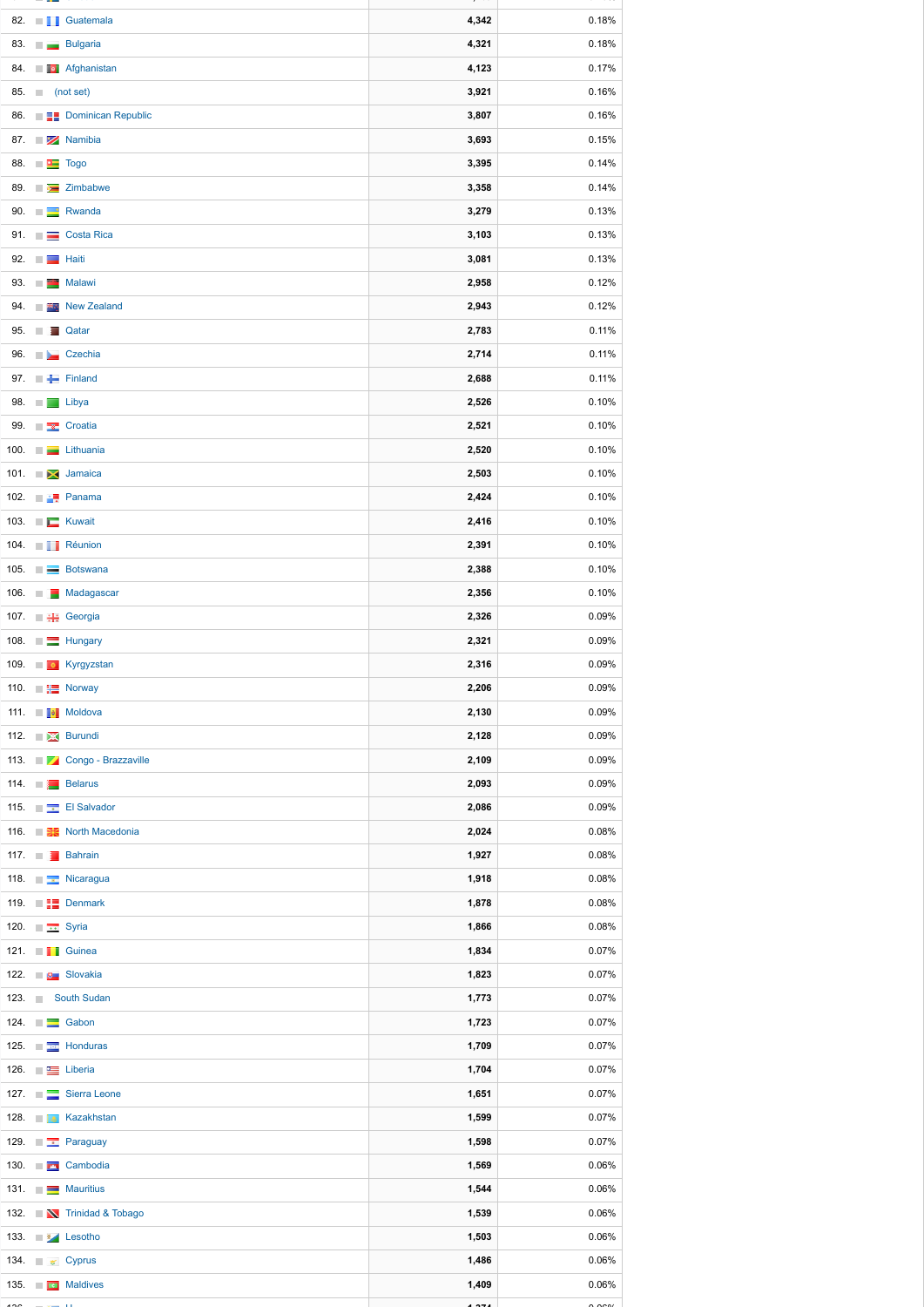| 136.        |                       | $\Box \Box$ Uruguay                      | 1,3/4 | $0.06\%$ |
|-------------|-----------------------|------------------------------------------|-------|----------|
|             |                       | 137. <b>Example Puerto Rico</b>          | 1,305 | 0.05%    |
|             |                       | 138. E Luxembourg                        | 1,285 | 0.05%    |
|             | 139. $\Box$ Niger     |                                          | 1,277 | 0.05%    |
|             |                       | 140. <b>Products</b> Slovenia            | 1,237 | 0.05%    |
|             |                       | 141. <b>Albania</b>                      | 1,211 | 0.05%    |
|             |                       | 142. <b>Exercise Azerbaijan</b>          | 1,099 | 0.04%    |
|             |                       | 143. $\Box$ Gambia                       | 1,078 | 0.04%    |
|             |                       | 144. <b>The Mongolia</b>                 | 1,057 | 0.04%    |
|             |                       | 145. <b>No Bosnia &amp; Herzegovina</b>  | 1,038 | 0.04%    |
|             |                       |                                          |       |          |
|             | 146. $\Box$ Latvia    |                                          | 1,034 | 0.04%    |
|             |                       | 147. <b>THE Armenia</b>                  | 1,013 | 0.04%    |
| 148.        | ■ <sup>秦</sup> 军 Fiji |                                          | 1,007 | 0.04%    |
|             |                       | 149. <b>Exercise Suadeloupe</b>          | 1,005 | 0.04%    |
|             |                       | 150. E Uzbekistan                        | 989   | 0.04%    |
|             |                       | 151. <b>DE</b> Guyana                    | 949   | 0.04%    |
|             |                       | 152. <b>The Mauritania</b>               | 945   | 0.04%    |
| 153. $\Box$ |                       | Kosovo                                   | 931   | 0.04%    |
|             |                       | 154. <b>Example 2 Papua New Guinea</b>   | 909   | 0.04%    |
|             |                       | 155. <b>The Eswatini</b>                 | 906   | 0.04%    |
|             | 156. <b>THE Chad</b>  |                                          | 897   | 0.04%    |
|             | 157. <b>The Malta</b> |                                          | 790   | 0.03%    |
|             |                       | 158. Mozambique                          | 776   | 0.03%    |
|             |                       | 159. <b>BE</b> Martinique                | 717   | 0.03%    |
|             |                       | 160. <b>Estonia</b>                      | 704   | 0.03%    |
|             |                       | 161. Bahamas                             | 432   | 0.02%    |
|             |                       | 162. <b>Dibouti</b>                      | 421   | 0.02%    |
|             |                       |                                          | 408   | 0.02%    |
|             | 163. $\Box$ Laos      |                                          |       |          |
|             |                       | 164. <b>Angola</b>                       | 384   | 0.02%    |
|             |                       | 165. Frunei                              | 373   | 0.02%    |
|             | 166. <b>Belize</b>    |                                          | 359   | 0.01%    |
|             |                       | 167. Seychelles                          | 339   | 0.01%    |
|             |                       | 168. <b>THE Barbados</b>                 | 302   | 0.01%    |
|             |                       | 169. <b>THE French Guiana</b>            | 300   | 0.01%    |
|             |                       | 170. <b>Exam New Caledonia</b>           | 283   | 0.01%    |
|             |                       | 171. <b>Example 18</b> Tajikistan        | 261   | 0.01%    |
|             |                       | 172. Montenegro                          | 232   | 0.01%    |
|             |                       | 173. <b>External Prench Polynesia</b>    | 225   | 0.01%    |
|             |                       | 174. <b>De Timor-Leste</b>               | 225   | 0.01%    |
|             |                       | 175. <b>The Central African Republic</b> | 223   | 0.01%    |
|             |                       | 176. <b>4 St. Lucia</b>                  | 204   | 0.01%    |
|             |                       | 177. <b>Exercise Comoros</b>             | 202   | 0.01%    |
|             |                       | 178. <b>The Mayotte</b>                  | 198   | 0.01%    |
|             |                       | 179. <b>The Antigua &amp; Barbuda</b>    | 187   | 0.01%    |
|             |                       | 180. $\Box$ Macao                        | 174   | 0.01%    |
|             |                       | 181. $\Box$ Iceland                      | 170   | 0.01%    |
|             |                       | 182. <b>In Box</b> Grenada               | 148   | 0.01%    |
|             |                       |                                          |       |          |
|             |                       | 183. <b>Example 2</b> St. Kitts & Nevis  | 143   | 0.01%    |
|             |                       | 184. <b>Example 21 Solomon Islands</b>   | 142   | 0.01%    |
|             |                       | 185. <b>I</b> . St. Vincent & Grenadines | 114   | 0.00%    |
|             | 186. <b>TH</b> Guam   |                                          | 113   | 0.00%    |
|             |                       | 187. Suriname                            | 110   | 0.00%    |
|             |                       | 188. <b>The Western Sahara</b>           | 91    | 0.00%    |
|             |                       | 189. $\mathbb{R} \times$ Jersey          | 90    | 0.00%    |
|             |                       | 190. <b>EX</b> Dominica                  | 84    | $0.00\%$ |